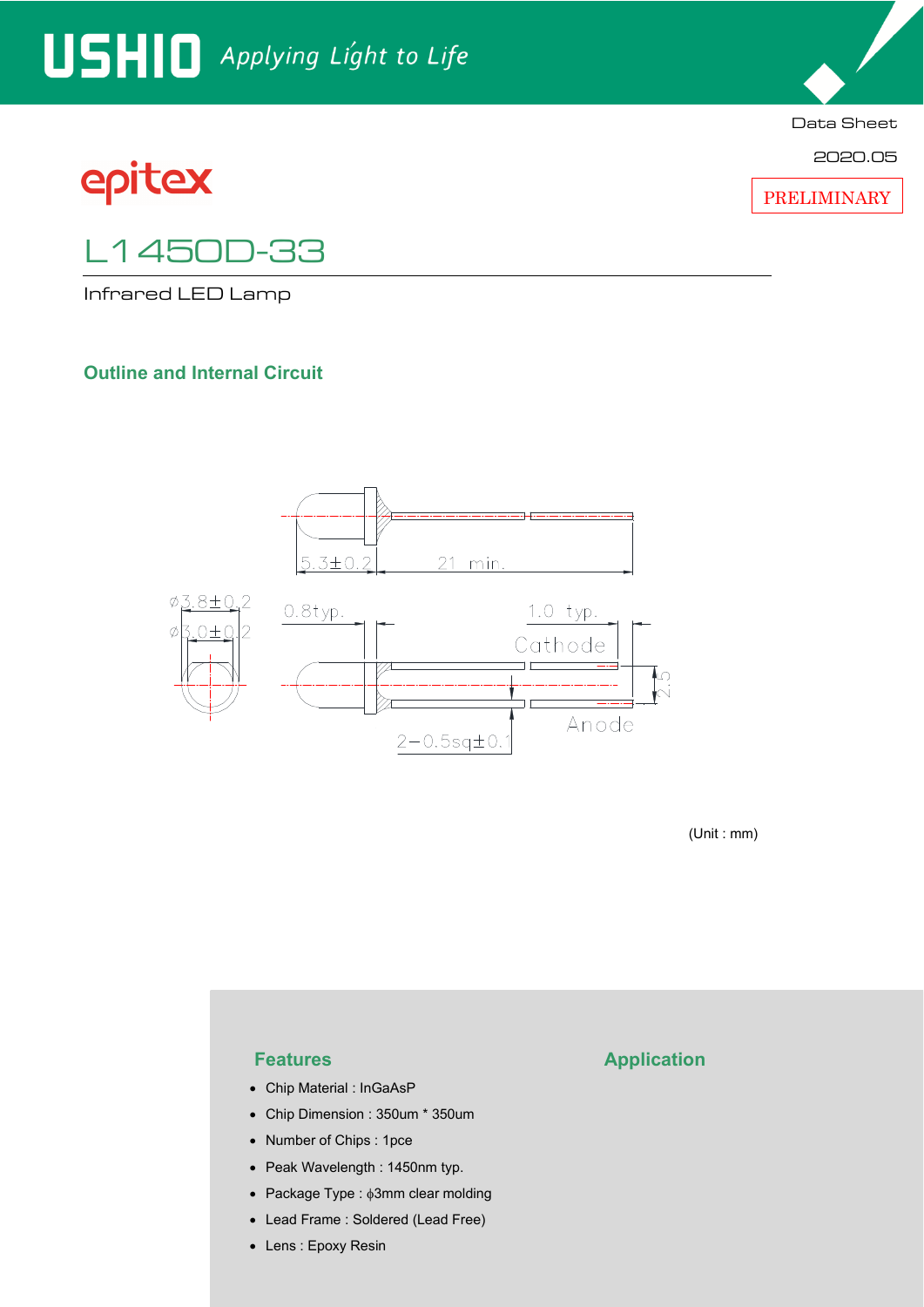

### **Absolute Maximum Ratings (Tc=25°C)**

| <b>Item</b>                  | <b>Symbol</b> | <b>Ratings</b>  | <b>Unit</b>  |
|------------------------------|---------------|-----------------|--------------|
| Power Dissipation            | <b>PD</b>     | 130             | mW           |
| <b>Forward Current</b>       | IF            | 100             | mA           |
| <b>Pulse Forward Current</b> | <b>IFP</b>    | 1000            | mA           |
| Reverse Voltage              | VR.           | 5               | $\vee$       |
| <b>Thermal Resistance</b>    | Rthjs         | 250             | K/W          |
| Junction Temperature         | Tj            | 120             | $^{\circ}$ C |
| <b>Operating Temperature</b> | Topr          | $-40 \sim +100$ | $^{\circ}$ C |
| Storage Temperature          | Tstg          | $-40 \sim +100$ | $^{\circ}C$  |
| <b>Soldering Temperature</b> | <b>TSOL</b>   | 265             | $^{\circ}C$  |

‡Pulse Forward Current condition : Duty 1% and Pulse Width=10us.

‡Soldering condition : Soldering condition must be completed with 3 seconds at 265°C.

#### **Optical and Electrical Characteristics (Tc=25°C)**

(\*: 100% testing, \*\*: reference value)

| <b>Parameter</b>            | <b>Symbol</b> | <b>Min</b> | <b>Typ</b> | <b>Max</b>      | <b>Unit</b> | <b>Test Condition</b> |
|-----------------------------|---------------|------------|------------|-----------------|-------------|-----------------------|
| Forward Voltage             | <b>VF</b>     |            | 0.95       | 1.3             | $\vee$      | $IF=50mA*$            |
|                             | <b>VFP</b>    |            | 2.2        |                 |             | $IFP=1A**$            |
| <b>Reverse Current</b>      | IR.           |            |            | 10 <sup>1</sup> | uA          | $VR=5V^*$             |
| <b>Total Radiated Power</b> | PO            | 3.5        | 5.3        |                 | mW          | $IF=50mA*$            |
|                             |               |            | 28         |                 |             | $IFP=1A**$            |
| Radiant Intensity           | IE            |            | 19         |                 | mW/sr       | IF=50mA**             |
|                             |               |            | 100        |                 |             | $IFP=1A**$            |
| Peak Wavelength             | $\lambda p$   | 1420       |            | 1480            | nm          | IF=50mA*              |
| Half Width                  | Δλ            |            | 110        |                 | nm          | $IF=50mA**$           |
| Viewing Half Angle          | $\theta$ 1/2  |            | ±16        |                 | deg.        | $IF=50mA**$           |
| Rise Time                   | tr            |            | 60         |                 | ns          | IF=50mA**             |
| Fall Time                   | tf            |            | 30         |                 | ns          | IF=50mA**             |

‡Radiated Power is measured by G8370-85.

‡Radiant Intensity is measured by Ando Optical Multi Meter AQ2140 & AQ2742.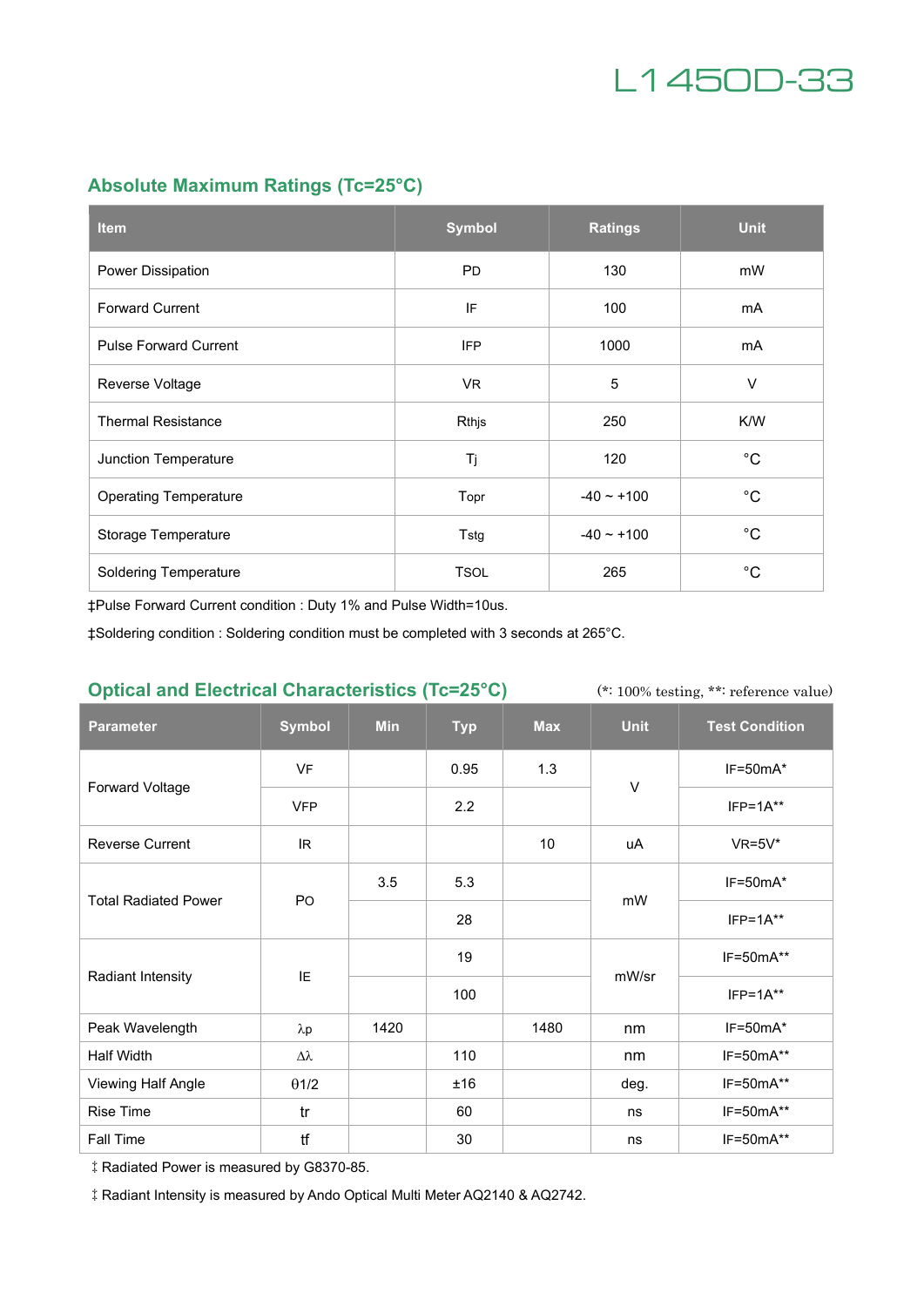

#### **Typical Characteristic Curves**

 $10^{1}$ 

 $10<sup>0</sup>$ 

 $10^{1}$ 

 $10^{2}$ 

 $10^{3}$ 

 $\frac{1}{2}$   $\frac{1}{2}$   $\frac{1}{2}$   $\frac{1}{2}$   $\frac{1}{2}$ <br>
10<sup>2</sup> 10<sup>3</sup> 10<sup>4</sup><br>
Duration tw [µs]

 $10<sup>4</sup>$ 

 $10^5$ 

10Hz





**Ambient Temperature (°C)**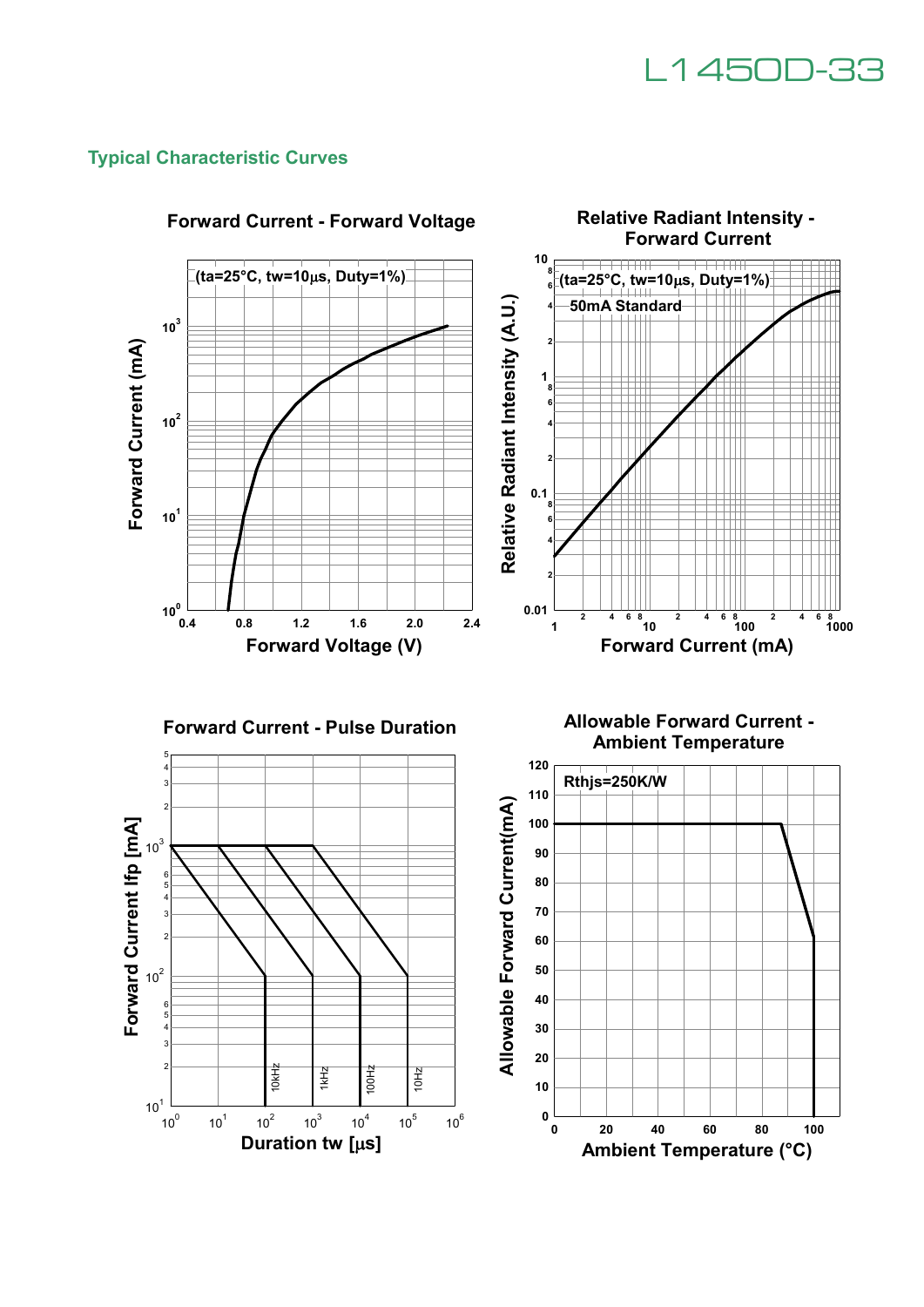# L1450D-33



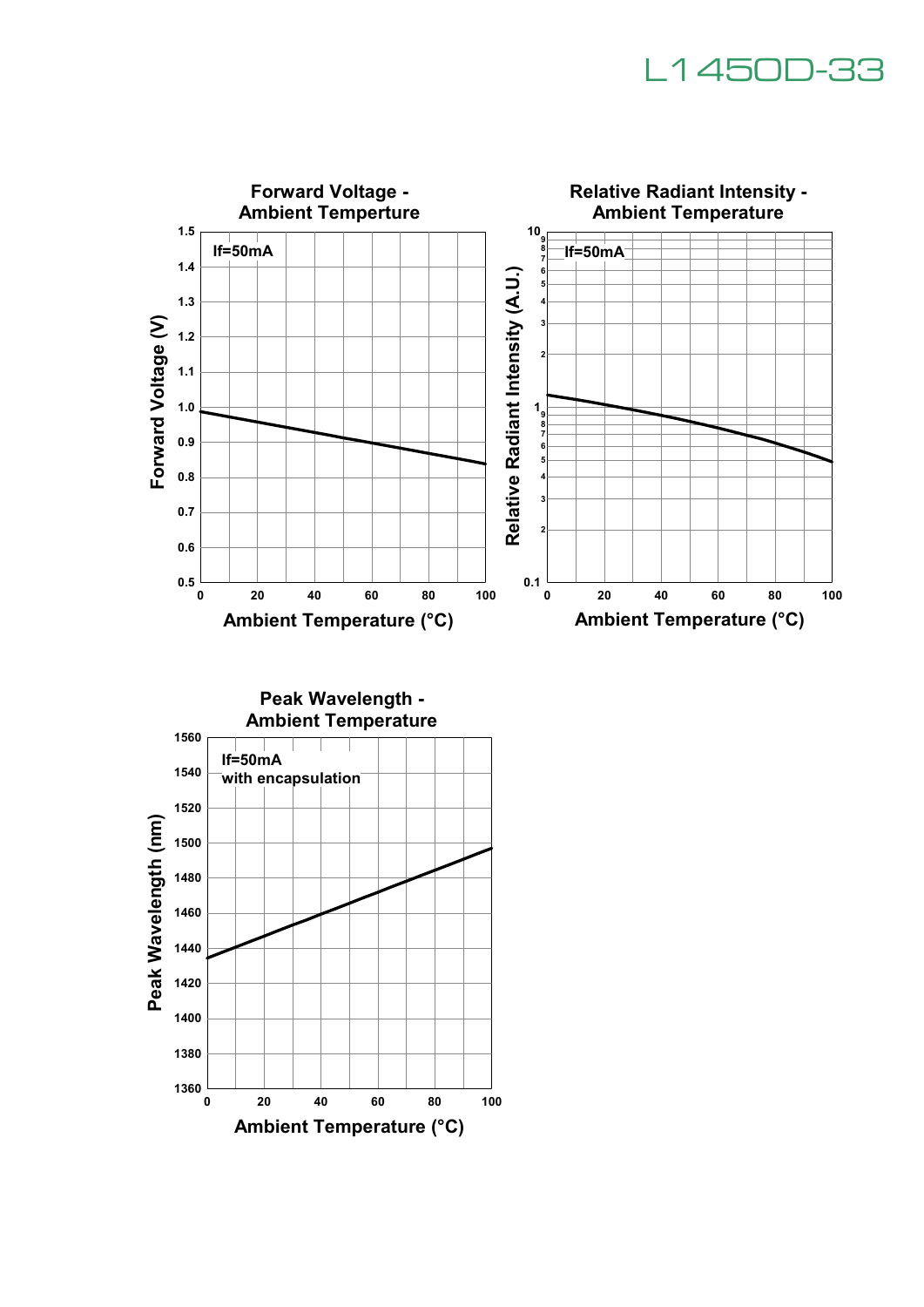# L1450D-33